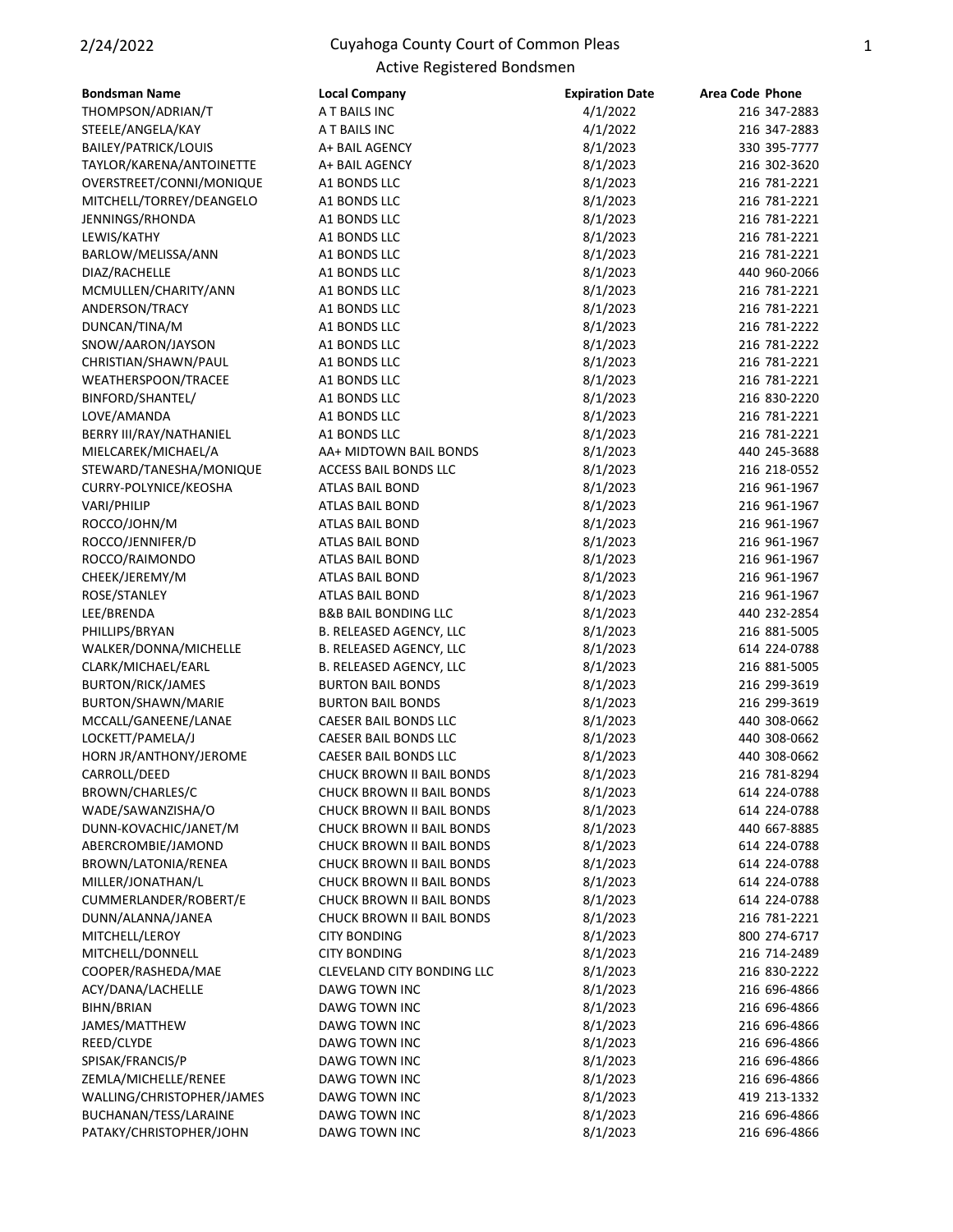## 2/24/2022 Cuyahoga County Court of Common Pleas Active Registered Bondsmen

| DELGADO/SIERRA/A           | DAWG TOWN INC                  | 8/1/2023 | 216 696-4866 |
|----------------------------|--------------------------------|----------|--------------|
| CURTIS/DAVID/SAMUEL        | DAWG TOWN INC                  | 8/1/2023 | 216 696-4866 |
| MCCLORRINE/LAWRENCE        | DAWG TOWN INC                  | 8/1/2023 | 567 218-7961 |
| LATASHA LATOYA STONE       | DAWG TOWN INC                  | 8/1/2023 | 440 452-1503 |
|                            | FAST BOB'S BAIL BONDING        |          |              |
| LAMBERT/PHILLIP/HAROLD     |                                | 8/1/2023 | 330 395-7777 |
| ALLGOOD/DONALD             | <b>FAST BOB'S BAIL BONDING</b> | 8/1/2023 | 330 395-7777 |
| LACEY/DWAYNE               | FAST BOB'S BAIL BONDING        | 8/1/2023 | 330 395-7777 |
| OSBOURNE/JENNIFER L.       | J.C. BAIL BONDS                | 8/1/2022 | 440 328-8844 |
| RAMIREZ/YVETTE             | LATINO BAIL BOND SERVICE       | 4/1/2022 | 440 308-0662 |
| GAINEY/DEBORA/ELIZABETH    | ROD B FREE, LLC                | 8/1/2023 | 216 830-2222 |
| GIBBS/RODNEY               | ROD B FREE, LLC                | 8/1/2023 | 216 830-2220 |
| GIBBS/STACEY/ANN           | ROD B FREE, LLC                | 8/1/2023 | 216 830-2220 |
| SMITH/ROLANDA/MICHELLE     | ROD B FREE, LLC                | 8/1/2023 | 216 830-2222 |
| SAFO/JACQUELINE/HAZEL      | ROD B FREE, LLC                | 8/1/2023 | 216 830-2222 |
| MITCHELL/TOMEKO/L          | ROD B FREE, LLC                | 8/1/2023 | 216 830-2222 |
| MITCHELL/RODERICK/ANTHONY  | ROD B FREE, LLC                | 8/1/2023 | 216 830-2220 |
| BOBBITT/ANITRA/PRICE       | ROD B FREE, LLC                | 8/1/2023 | 216 830-2220 |
| MURPHY/VONCEIL             | ROD B FREE, LLC                | 8/1/2023 | 216 830-2220 |
| JACKSON/MICHAEL            | <b>SECOND 2 NONE LLC</b>       | 8/1/2023 | 216 244-5697 |
| JOHNSON\MICHAEL            | SECOND 2 NONE LLC              | 8/1/2023 | 216 640-3791 |
| RUFF-HAYES/GLORIA D        | SIMPSON EZ ENTERPRISE INC      | 8/1/2023 | 216 541-2245 |
| RUFF-SIMPSON/PAMELA/MARIE  | SIMPSON EZ ENTERPRISE INC      | 8/1/2023 | 216 541-2245 |
| SIMPSON/DOYLE/D            | SIMPSON EZ ENTERPRISE INC      | 8/1/2023 | 216 541-2245 |
| GRACEMYER/DUSTIN/E         | SMITH BONDS AND SURETY         |          | 419 865-7300 |
|                            |                                | 8/1/2023 |              |
| SMITH/MARY/FRANCES         | SMITH BONDS AND SURETY         | 8/1/2023 | 419 865-7300 |
| CASERES/NOWLHAS/EURICK     | SMITH BONDS AND SURETY         | 8/1/2023 | 419 865-7300 |
| MCLENNAN/MICHAEL/A         | SMITH BONDS AND SURETY         | 8/1/2023 | 419 865-7300 |
| HITCHMAN/JAMES/D           | SMITH BONDS AND SURETY         | 8/1/2023 | 419 865-7300 |
| JEFFRIES/SHARON/LYNN       | SMITH BONDS AND SURETY         | 8/1/2023 | 419 865-7300 |
| HAAS/FRANCIS/EDWIN         | SMITH BONDS AND SURETY         | 8/1/2023 | 419 865-7300 |
| MILLS/DEREK/T              | SMITH BONDS AND SURETY         | 8/1/2023 | 419 865-7300 |
| SCHROEDER/JENNA/           | SMITH BONDS AND SURETY         | 8/1/2023 | 419 865-7300 |
| FARMER/DYLAN/JAMES         | SMITH BONDS AND SURETY         | 8/1/2023 | 330 245-3175 |
| WILKEY/SEAN/PATRICK        | SMITH BONDS AND SURETY         | 8/1/2023 | 419 865-7300 |
| WOLF/SENAH/ELISE           | SMITH BONDS AND SURETY         | 8/1/2023 | 419 865-7300 |
| REED/BRENDON               | SMITH BONDS AND SURETY         | 8/1/2023 | 419 699-9031 |
| ROBERTS/JESSICA/LEE        | SMITH BONDS AND SURETY         | 8/1/2023 | 419 865-7300 |
| WENDLING/KRISTEN/ANN       | SMITH BONDS AND SURETY         | 8/1/2023 | 419 865-7300 |
| WILLIS-SIMPSON/KIASHA/LYNN | SMITH BONDS AND SURETY         | 8/1/2023 | 419 699-9031 |
| BOYD/JAMES/EARL            | SMITH BONDS AND SURETY         | 8/1/2023 | 419 865-7300 |
| SYLVESTER/ANTHONY/TOBERT   | TH SLY LLC                     | 8/1/2023 | 330 438-1770 |
| FRAZIER/FRANKLIN/MILOS     | T H SLY LLC                    | 8/1/2023 | 330 438-1770 |
| SKELLEY/JUDY/L             | TH SLY LLC                     | 8/1/2023 | 330 438-1770 |
| HARKOVITCH/CHRISTOPHER     | T H SLY LLC                    | 8/1/2023 | 330 438-1770 |
| SANDERS-REESE/NIYAUNA      | T H SLY LLC                    |          |              |
|                            |                                | 8/1/2023 | 330 453-2228 |
| COLLINS/ROGER/FREDRICK     | TH SLY LLC                     | 8/1/2023 | 330 453-2228 |
| DOBSON/DYLAN/JAMES         | TH SLY LLC                     | 8/1/2023 | 330 453-2228 |
| TOTH/DAVID/AUGUST          | T H SLY LLC                    | 8/1/2023 | 330 438-1770 |
| REESE/SHALAUNDA/DENISE     | TH SLY LLC                     | 8/1/2023 | 330 453-2228 |
| <b>GERRITY/DANIEL</b>      | TH SLY LLC                     | 8/1/2023 | 330 438-1770 |
| BELTZ/JEFFREY/ROLAND       | T H SLY LLC                    | 8/1/2023 | 330 438-1770 |
| KINNEY/MICHAEL/ALEXANDER   | T H SLY LLC                    | 8/1/2023 | 330 438-1770 |
| ELLIOTT/KEEAN/SCOTT        | TH SLY LLC                     | 8/1/2023 | 330 453-2228 |
| WARD/CHRISTA/ASHLEY        | TH SLY LLC                     | 8/1/2023 | 330 438-1770 |
| KINNEY/MICHAEL/WAYNE       | T H SLY LLC                    | 8/1/2023 | 330 438-1770 |
| ROSS/MEGAN/M               | TH SLY LLC                     | 8/1/2023 | 330 438-1770 |
| HORN SR/ANTHONY/JEROME     | <b>T-BONDS LLC</b>             | 8/1/2023 | 440 240-8714 |
| HUGHES/MALINDA/C           | <b>T-BONDS LLC</b>             | 8/1/2023 | 440 242-7395 |
| HORN/BRITTANY/MARIE        | <b>T-BONDS LLC</b>             | 8/1/2023 | 440 258-6744 |
|                            |                                |          |              |